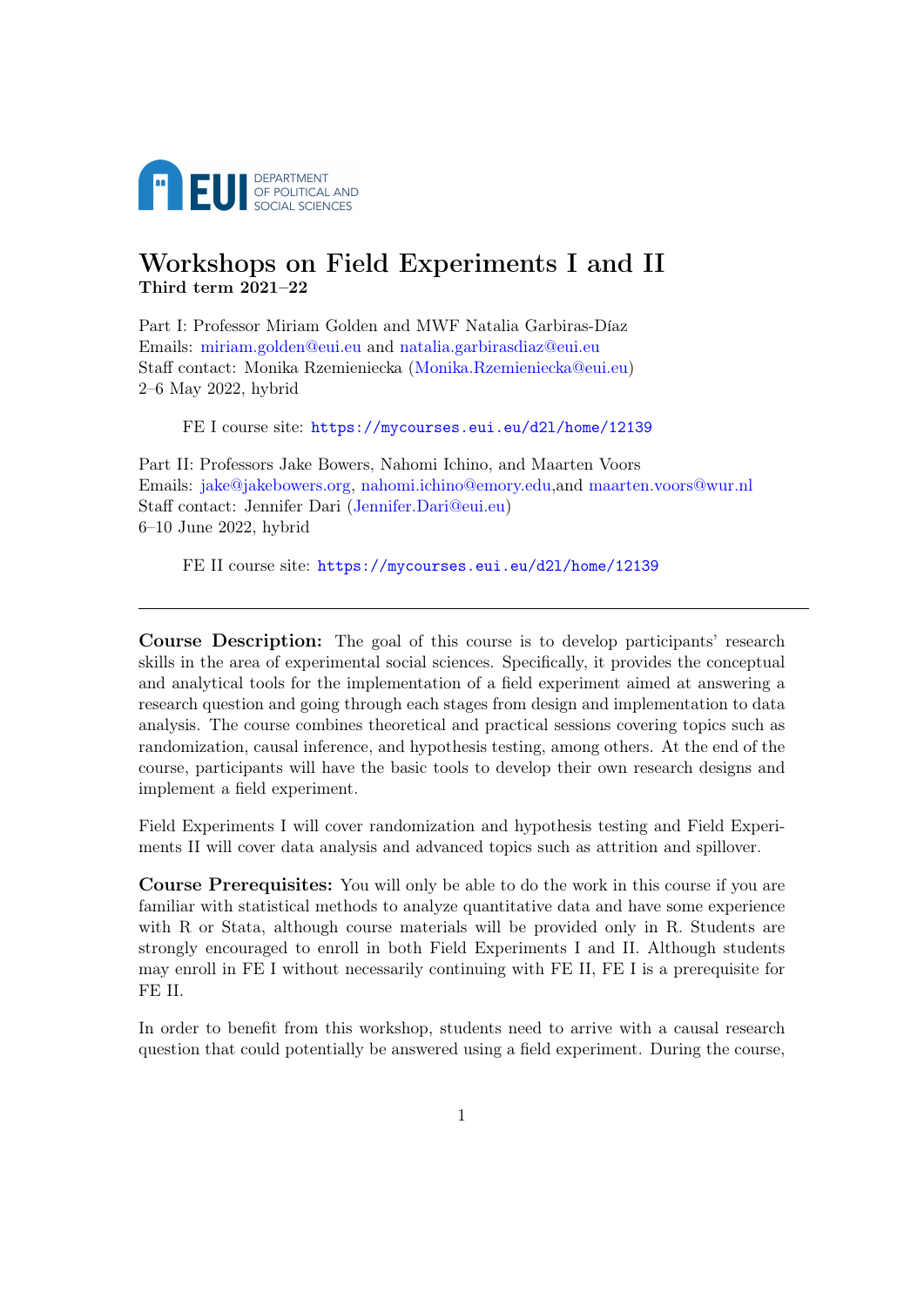you will be working with your own question and developing a research design to study it.

Course Objectives: At the completion of this course, you will:

- 1. Have been introduced to the theory and practice of field experiments
- 2. Have practiced coding randomization, power calculations, and statistical analysis of experimental results
- 3. Have experience in providing feedback to peers
- 4. Have improved research practices and skills
- 5. Be familiar with standards and practices for many aspects of reproducible research
- 6. Have practiced developing an experimental research design

Course Format: This course is hands on and requires active engagement with data, the internet, and various applications during class time. Please make sure your setup is appropriate. You will need a stable and robust internet connection to do the work during class meetings. Class sessions will ask you to work on your laptop and potentially to access the internet while also retaining a stable Zoom connection to the group if you are accessing the course remotely. We expect to allow some students to participate in the course in person at the EUI.

Readings: The textbooks used in the course are:

Gerber, A. S. and Green, D. P. (2012). [Field Experiments: Design, Analysis, and Inter](https://www.amazon.it/Field-Experiments-Design-Analysis-Interpretation/dp/0393979954/ref=asc_df_0393979954/?tag=googshopit-21&linkCode=df0&hvadid=90701409780&hvpos=&hvnetw=g&hvrand=3171854416136710477&hvpone=&hvptwo=&hvqmt=&hvdev=c&hvdvcmdl=&hvlocint=&hvlocphy=1008311&hvtargid=pla-140694136875&psc=1)pretation[. WW Norton & Co, New York.](https://www.amazon.it/Field-Experiments-Design-Analysis-Interpretation/dp/0393979954/ref=asc_df_0393979954/?tag=googshopit-21&linkCode=df0&hvadid=90701409780&hvpos=&hvnetw=g&hvrand=3171854416136710477&hvpone=&hvptwo=&hvqmt=&hvdev=c&hvdvcmdl=&hvlocint=&hvlocphy=1008311&hvtargid=pla-140694136875&psc=1)

This book is unavailable in electronic format. You are thus strongly encouraged to purchase your own copy. Students at the EUI will have access to 20 copies through the library.

[Bowers, J., Voors, M., and Ichino, N. \(2021\).](https://egap.github.io/theory_and_practice_of_field_experiments/) The Theory and Practice of Field Exper[iments: An Introduction from the EGAP Learning Days](https://egap.github.io/theory_and_practice_of_field_experiments/). Evidence in Governance and [Politics, Berkeley, CA.](https://egap.github.io/theory_and_practice_of_field_experiments/)

We also recommend some chapters from [Glennerster, R. and Takavarasha, K. \(2013\).](https://www-jstor-org.eui.idm.oclc.org/stable/j.ctt4cgd52) [Running Randomized Evaluations: A Practical Guide](https://www-jstor-org.eui.idm.oclc.org/stable/j.ctt4cgd52). Princeton University Press, Prince[ton,](https://www-jstor-org.eui.idm.oclc.org/stable/j.ctt4cgd52) which presents material similar to Gerber and Green but less technically. Reading this volume alongside Gerber and Green might bring together intuition and statistics for some students.

Software(s): The workshops will provide instruction using R. You should make sure to download R and R Studio in preparation for the course.

Exercises: Each session will include some optional practical coding exercises, which students are strongly encouraged to complete.

Page 2 This version: 2022/05/13 at 15:00:15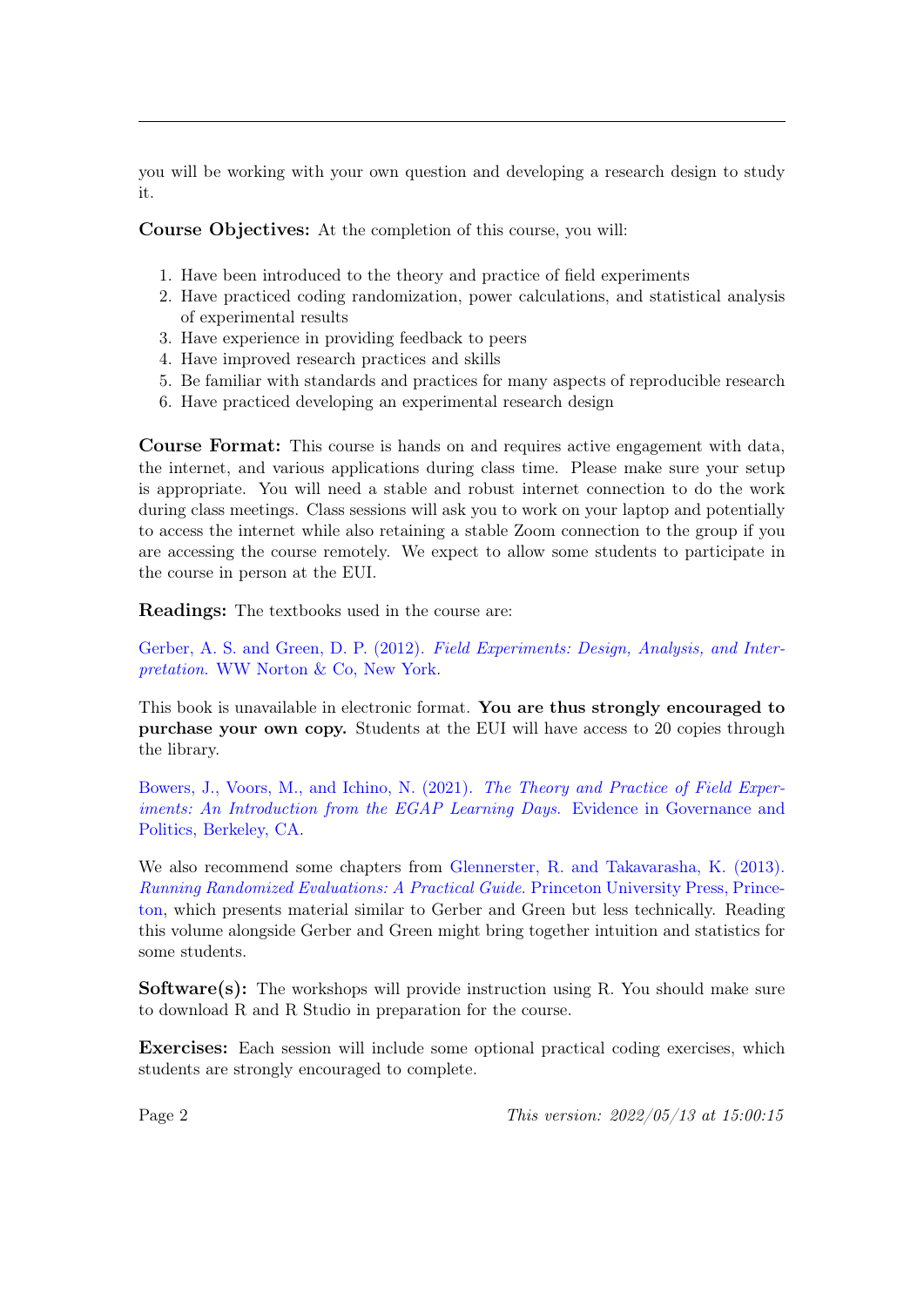Course Website: We will use the Brightspace Learning course site, where we will post slides and code after each session. Sessions will also be recorded and the videos posted following the session.

# Course Policies:

- Students should come to class sessions already having read any assigned material.
- Students should come to class sessions already having practiced whatever specific skills are assigned. That way, you will be well positioned to bring questions and problems to the attention of the instructors.
- All students are expected to be active class participants and to be prepared to be called upon to answer questions.

# Resources:

In addition to readings and sites listed on the syllabus, you will find it useful to familiarize yourself with the following sites and resources:

[2019 EASST/BITSS Transparency Training Workshop](https://drive.google.com/file/d/1G2QTCe0Ur-xf69Q_-Kr3TMByQQdrYLaH/view)

[DeclareDesign](https://declaredesign.org/)

[Evidence in Governance and Politics \(EGAP\) Methods Guides](https://egap.org/methods-guides/)

[Evidence in Governance and Politics \(EGAP\) Policy Briefs](https://egap.org/policy-briefs/)

Page 3 This version:  $2022/05/13$  at  $15:00:15$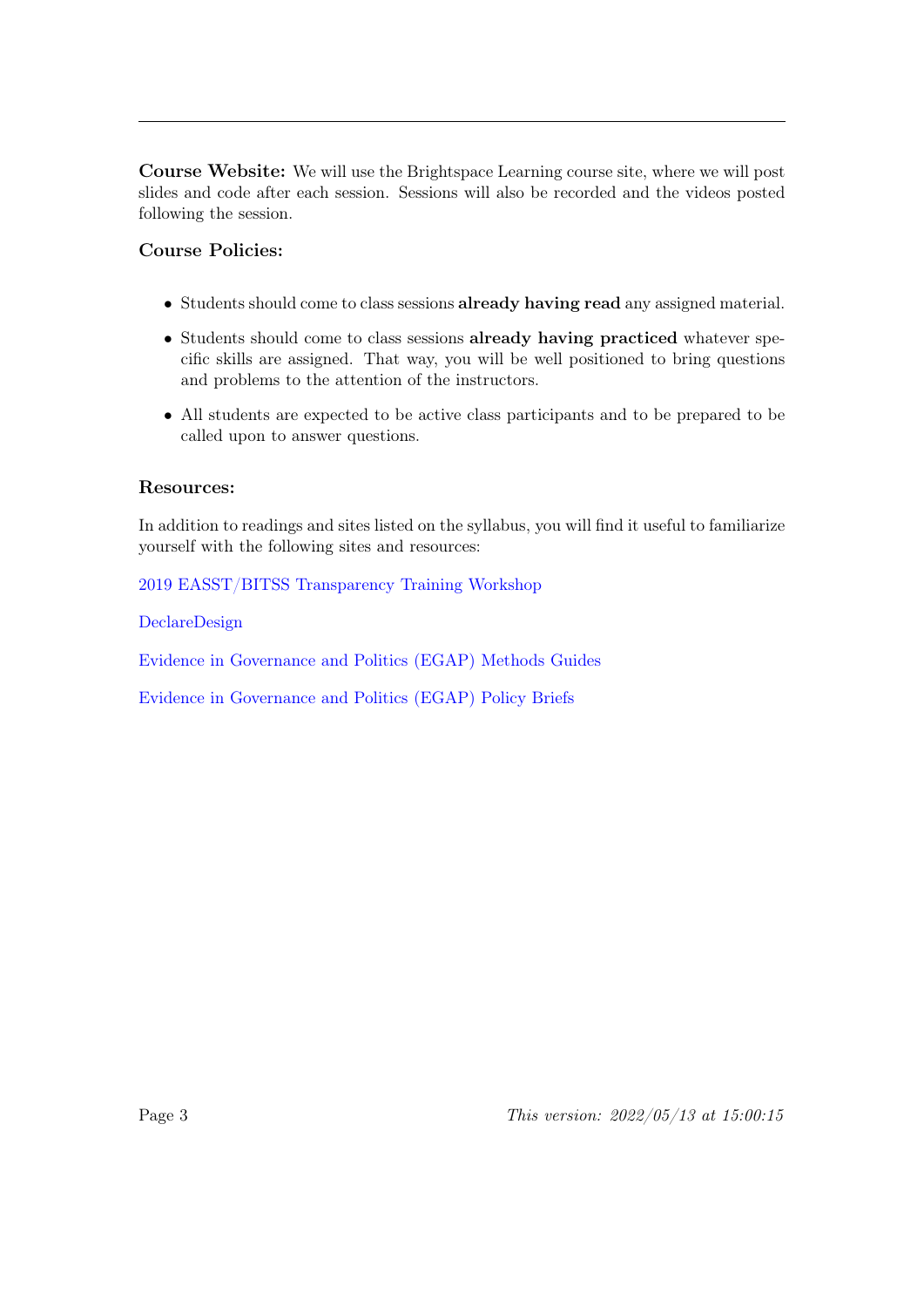## Pre-workshop preparation

Make sure to have R and RStudio installed on your laptop before the first class meeting.

- R can be freely downloaded from CRAN at the link corresponding to your operating system:
	- For Windows: <https://cran.r-project.org/bin/windows/base/>
	- For Mac OS X: <https://cran.r-project.org/bin/macosx/>.
		- ∗ Select R-4.1.2.pkg for OS X 10.13 and higher.
		- ∗ Select R-3.6.3.nn.pkg for OS X 10.11 and higher.
		- ∗ Select R-3.3.3.pkg for OS X 10.9-10.11/
		- ∗ Select R-3.2.1-snowleopard.pkg for OS X 10.6-10.8
- RStudio can be freely downloaded from the R Studio website: [https://www.](https://www.rstudio.com/products/rstudio/download/) [rstudio.com/products/rstudio/download/](https://www.rstudio.com/products/rstudio/download/). In the table, click the green "Download" button at the bottom of the left column, "RStudio DesktopOpen Source License." Once you select this button, the page will jump to a list of download options.
	- For Windows, select Windows Vista/7/8/10.
	- $-$  For Mac OS X, select Mac OS X 10.6+ (64-bit).
- To further familiarize yourself with R:
	- Check out the free introduction to R from the CodeSchool, which runs entirely through your browser: <https://www.codeschool.com/courses/try-r>.
	- Check available courses at Coursera. Johns Hopkins University hosts some on R programming ([https://www.coursera.org/learn/r-programming?specia](https://www.coursera.org/learn/r-programming?specialization=jhu-data-science#about)lization= [jhu-data-science#about](https://www.coursera.org/learn/r-programming?specialization=jhu-data-science#about)).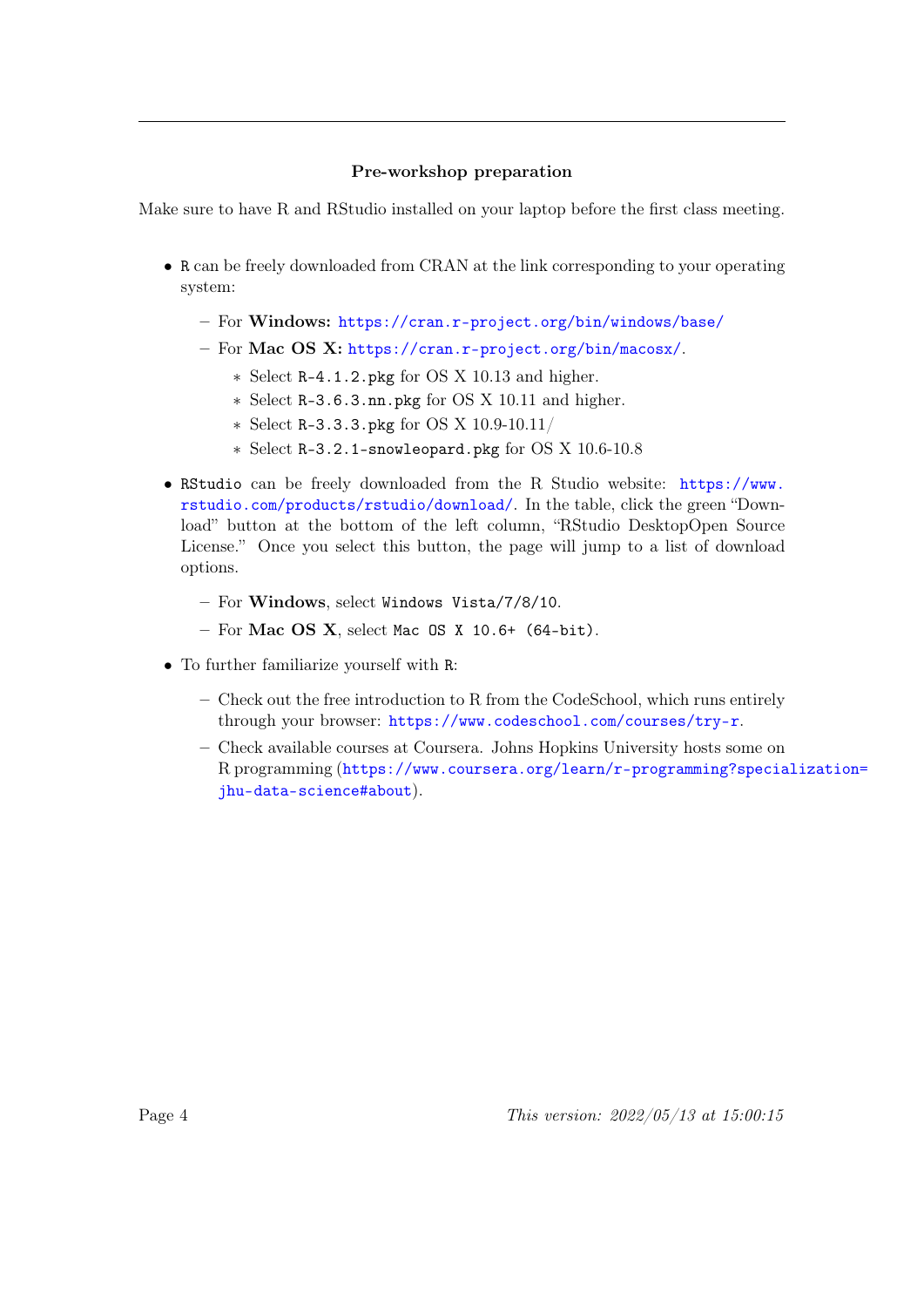## FE I SYLLABUS

Session One, May 2: Causal inference and the potential outcomes framework

What is causality, the potential outcomes framework, and how do experiments help causal identification?

- Gerber, A. S. and Green, D. P. (2012). Field Experiments: Design, Analysis, and Interpretation. WW Norton & Co, New York, ch. 1 and ch. 2, sections 2.1 and 2.2 only.
- [Gerber, A. S., Green, D. P., and Larimer, C. W. \(2008\). Social pressure and voter](https://www-cambridge-org.eui.idm.oclc.org/core/journals/american-political-science-review/article/social-pressure-and-voter-turnout-evidence-from-a-largescale-field-experiment/11E84AF4C0B7FBD1D20C855972C2C3EB) [turnout: Evidence from a large-scale field experiment.](https://www-cambridge-org.eui.idm.oclc.org/core/journals/american-political-science-review/article/social-pressure-and-voter-turnout-evidence-from-a-largescale-field-experiment/11E84AF4C0B7FBD1D20C855972C2C3EB) American Political Science Review[, 102\(1\):33–48.](https://www-cambridge-org.eui.idm.oclc.org/core/journals/american-political-science-review/article/social-pressure-and-voter-turnout-evidence-from-a-largescale-field-experiment/11E84AF4C0B7FBD1D20C855972C2C3EB)
- Recommended: [Glennerster, R. and Takavarasha, K. \(2013\).](https://www-jstor-org.eui.idm.oclc.org/stable/j.ctt4cgd52) Running Randomized Evaluations: A Practical Guide[. Princeton University Press, Princeton, chs.](https://www-jstor-org.eui.idm.oclc.org/stable/j.ctt4cgd52) [1–3.](https://www-jstor-org.eui.idm.oclc.org/stable/j.ctt4cgd52)
- Recommended: [Banerjee, A. and Duflo, E. \(2011\).](https://ebookcentral.proquest.com/lib/eui/detail.action?docID=688714) Poor economics: A radical [rethinking of the way to fight global poverty](https://ebookcentral.proquest.com/lib/eui/detail.action?docID=688714). Public Affairs, New York, ch. 1.
- Recommended: [Bowers, J., Voors, M., and Ichino, N. \(2021\).](https://egap.github.io/theory_and_practice_of_field_experiments/causal-inference.html) The Theory and [Practice of Field Experiments: An Introduction from the EGAP Learning Days](https://egap.github.io/theory_and_practice_of_field_experiments/causal-inference.html). [Evidence in Governance and Politics, Berkeley, CA,](https://egap.github.io/theory_and_practice_of_field_experiments/causal-inference.html) Module 3 materials.

#### Session Two, May 3: Random assignment and identification under randomization

Randomization strategies, random sampling versus random assignment, identification under randomization.

- Gerber, A. S. and Green, D. P. (2012). Field Experiments: Design, Analysis, and Interpretation. WW Norton & Co, New York, ch. 2, remaining sections
- Karlan, D. and Appel, J. (2016). [Failing in the Field: What We Can Learn When](https://www-jstor-org.eui.idm.oclc.org/stable/j.ctt21c4v92) Field Research Goes Wrong[. Princeton University Press, Princeton,](https://www-jstor-org.eui.idm.oclc.org/stable/j.ctt21c4v92) ch. 2 (skim).
- Recommended: [Glennerster, R. and Takavarasha, K. \(2013\).](https://www-jstor-org.eui.idm.oclc.org/stable/j.ctt4cgd52) Running Randomized Evaluations: A Practical Guide[. Princeton University Press, Princeton,](https://www-jstor-org.eui.idm.oclc.org/stable/j.ctt4cgd52) ch. 4.
- Recommended: [Wantchekon, L. \(2003\). Clientelism and voting behavior: Evi](https://www-cambridge-org.eui.idm.oclc.org/core/journals/world-politics/article/abs/clientelism-and-voting-behavior-evidence-from-a-field-experiment-in-benin/3E386064D15E5E162AEDCEBECB32E8CB)[dence from a field experiment in Benin.](https://www-cambridge-org.eui.idm.oclc.org/core/journals/world-politics/article/abs/clientelism-and-voting-behavior-evidence-from-a-field-experiment-in-benin/3E386064D15E5E162AEDCEBECB32E8CB) World Politics, 55(3):399–422.
- Recommended: [Collier, P. and Vicente, P. C. \(2014\). Votes and violence: Evi](https://www-jstor-org.eui.idm.oclc.org/stable/42919295?refreqid=excelsior%3A32c7205b7355e1d97bde057069a83600&seq=1)[dence from a field experiment in Nigeria.](https://www-jstor-org.eui.idm.oclc.org/stable/42919295?refreqid=excelsior%3A32c7205b7355e1d97bde057069a83600&seq=1) The Economic Journal, 124(574):F327– [F355.](https://www-jstor-org.eui.idm.oclc.org/stable/42919295?refreqid=excelsior%3A32c7205b7355e1d97bde057069a83600&seq=1)
- Recommended: [Bowers, J., Voors, M., and Ichino, N. \(2021\).](https://egap.github.io/theory_and_practice_of_field_experiments/randomization.html) The Theory and [Practice of Field Experiments: An Introduction from the EGAP Learning Days](https://egap.github.io/theory_and_practice_of_field_experiments/randomization.html). [Evidence in Governance and Politics, Berkeley, CA,](https://egap.github.io/theory_and_practice_of_field_experiments/randomization.html) Module 4 materials.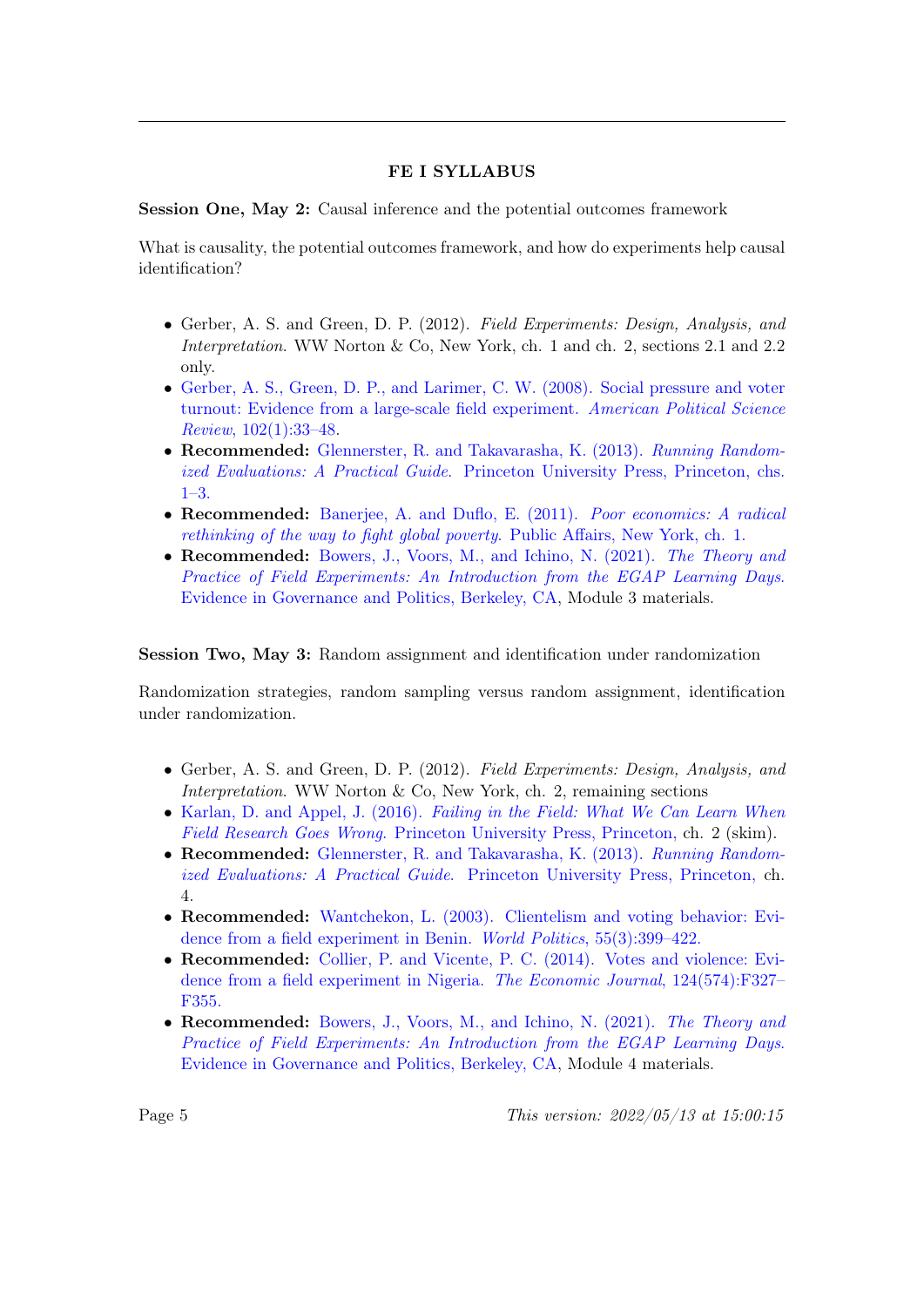#### Session Three, May 4: Causal inference

Sampling distributions, causal inference, hypothesis testing.

- Gerber, A. S. and Green, D. P. (2012). Field Experiments: Design, Analysis, and Interpretation. WW Norton & Co, New York, ch. 3.
- Recommended: [Bowers, J., Voors, M., and Ichino, N. \(2021\).](https://egap.github.io/theory_and_practice_of_field_experiments/) The Theory and [Practice of Field Experiments: An Introduction from the EGAP Learning Days](https://egap.github.io/theory_and_practice_of_field_experiments/). [Evidence in Governance and Politics, Berkeley, CA,](https://egap.github.io/theory_and_practice_of_field_experiments/) Module 5 & 6 materials.

Statistical power.

- Gerber, A. S. and Green, D. P. (2012). Field Experiments: Design, Analysis, and Interpretation. WW Norton & Co, New York, ch. 3.
- Karlan, D. and Appel, J. (2016). [Failing in the Field: What We Can Learn When](https://www-jstor-org.eui.idm.oclc.org/stable/j.ctt21c4v92) Field Research Goes Wrong[. Princeton University Press, Princeton,](https://www-jstor-org.eui.idm.oclc.org/stable/j.ctt21c4v92) ch. 5.
- Recommended: [Glennerster, R. and Takavarasha, K. \(2013\).](https://www-jstor-org.eui.idm.oclc.org/stable/j.ctt4cgd52) Running Randomized Evaluations: A Practical Guide[. Princeton University Press, Princeton,](https://www-jstor-org.eui.idm.oclc.org/stable/j.ctt4cgd52) ch. 6.
- Recommended: [Bowers, J., Voors, M., and Ichino, N. \(2021\).](https://egap.github.io/theory_and_practice_of_field_experiments/) The Theory and [Practice of Field Experiments: An Introduction from the EGAP Learning Days](https://egap.github.io/theory_and_practice_of_field_experiments/). [Evidence in Governance and Politics, Berkeley, CA,](https://egap.github.io/theory_and_practice_of_field_experiments/) Module 7 materials.

Session Four: Student presentations and feedback

Page 6 This version:  $2022/05/13$  at  $15:00:15$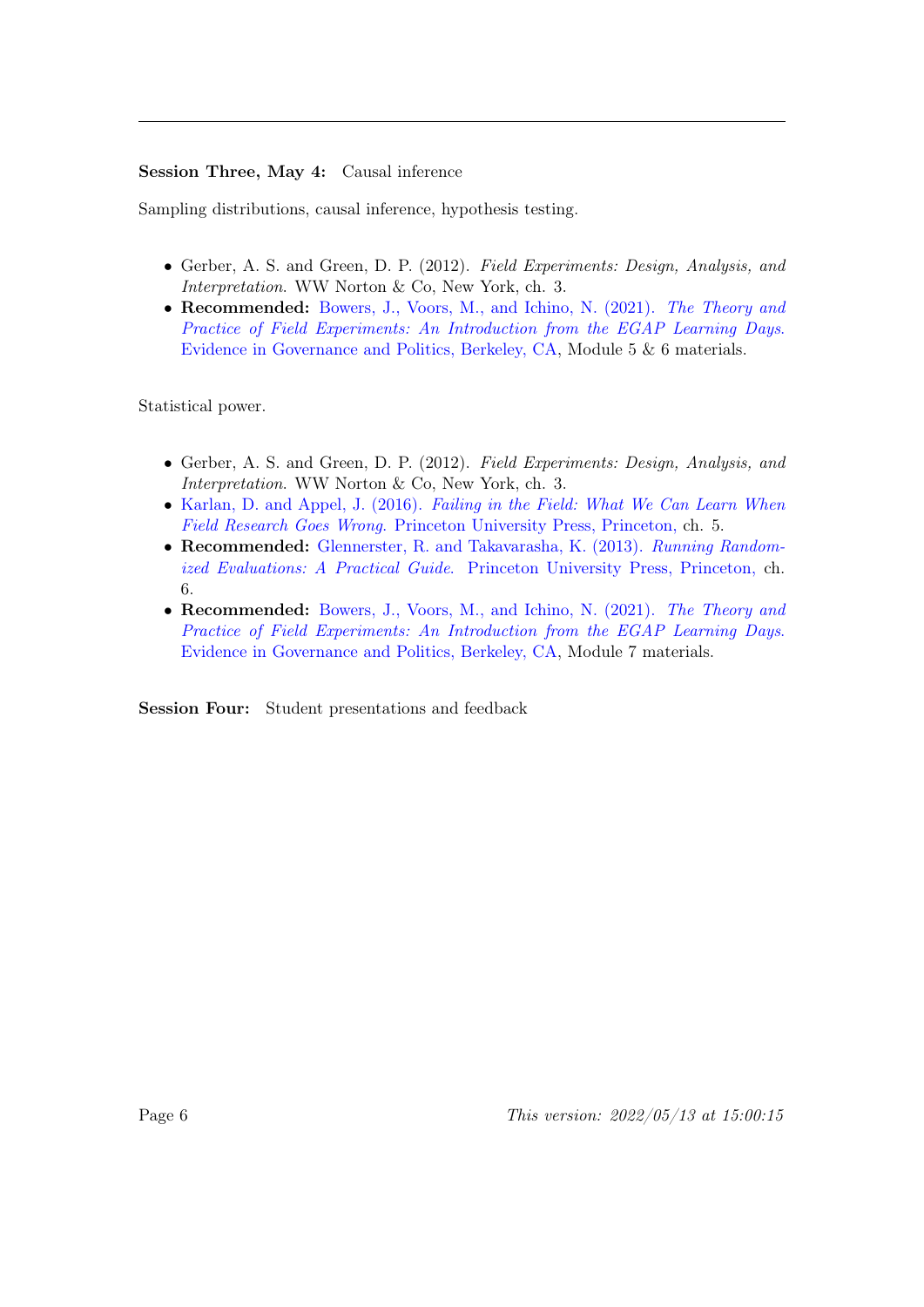#### FE II SYLLABUS

Please read the assigned readings before coming to class.

#### Session One, June 6: Review

Causal inference, estimands, randomization, estimation, hypothesis testing, and statistical power.

- Gerber, A. S. and Green, D. P. (2012). Field Experiments: Design, Analysis, and Interpretation. WW Norton & Co, New York, Chapters 1-3 (review)
- [Petersen, M. B., Aarøe, L., Jensen, N. H., and Curry, O. \(2014\). Social Welfare and](https://doi.org/10.1111/pops.12062 ) [the Psychology of Food Sharing: Short-Term Hunger Increases Support for Social](https://doi.org/10.1111/pops.12062 ) Welfare. [Political Psychology](https://doi.org/10.1111/pops.12062 ), 35(6):757–773
- [Aarøe, L. and Petersen, M. B. \(2013\). Hunger Games: Fluctuations in Blood Glu](https://journals.sagepub.com/doi/pdf/10.1177/0956797613495244)[cose Levels Influence Support for Social Welfare.](https://journals.sagepub.com/doi/pdf/10.1177/0956797613495244) Psychological Science, 24(12):2550– [2556](https://journals.sagepub.com/doi/pdf/10.1177/0956797613495244)
- Recommended: [Bowers, J., Voors, M., and Ichino, N. \(2021\).](https://egap.github.io/theory_and_practice_of_field_experiments/) The Theory and [Practice of Field Experiments: An Introduction from the EGAP Learning Days](https://egap.github.io/theory_and_practice_of_field_experiments/). [Evidence in Governance and Politics, Berkeley, CA,](https://egap.github.io/theory_and_practice_of_field_experiments/) review Module 1–7 materials.
- Recommended: [Bertrand, M. and Mullainathan, S. \(2004\). Are Emily and Greg](https://www-jstor-org.eui.idm.oclc.org/stable/3592802?seq=1) [More Employable Than Lakisha and Jamal? A Field Experiment on Labor Market](https://www-jstor-org.eui.idm.oclc.org/stable/3592802?seq=1) Discrimination. [American Economic Review](https://www-jstor-org.eui.idm.oclc.org/stable/3592802?seq=1), 94(4):991–1013

Session Two, June 7: Clustered and blocked designs

- Gerber, A. S. and Green, D. P. (2012). Field Experiments: Design, Analysis, and Interpretation. WW Norton & Co, New York, ch.8, Sections 8.1–8.3 only
- [Ichino, N. and Schündeln, M. \(2012\). Deterring or displacing electoral irregularities?](https://www.journals.uchicago.edu/doi/pdfplus/10.1017/S0022381611001368) [spillover effects of observers in a randomized field experiment in Ghana.](https://www.journals.uchicago.edu/doi/pdfplus/10.1017/S0022381611001368) Journal of Politics[, 74\(1\):292–307](https://www.journals.uchicago.edu/doi/pdfplus/10.1017/S0022381611001368)
- [Christensen, D., Dube, O., Haushofer, J., Siddiqi, B., and Voors, M. \(2021\). Build](https://doi.org/10.1093/qje/qjaa039)[ing Resilient Health Systems: Experimental Evidence from Sierra Leone and The](https://doi.org/10.1093/qje/qjaa039) 2014 Ebola Outbreak. [The Quarterly Journal of Economics](https://doi.org/10.1093/qje/qjaa039), 136(2):1145–1198

Session Three, June 8: Causal effects of non-random compliance with randomized interventions

Instrumental variables and the placebo controlled design

• Gerber, A. S. and Green, D. P. (2012). Field Experiments: Design, Analysis, and Interpretation. WW Norton & Co, New York, ch. 5

Page 7 This version: 2022/05/13 at 15:00:15